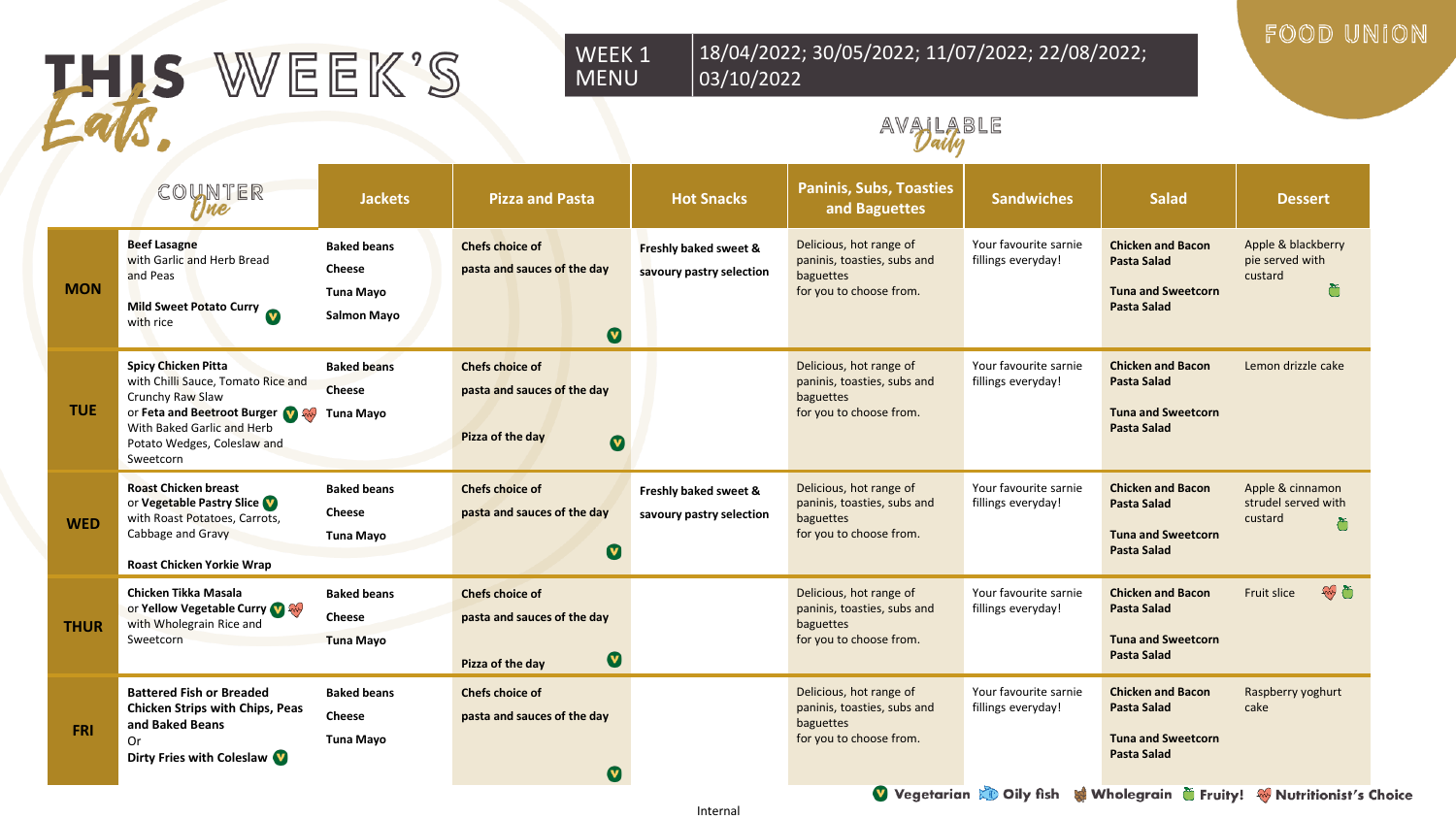# THIS WEEK'S

#### WEEK 2 MENU

25/04/2022; 06/06/2022; 18/07/2022; 29/08/2022; 10/10/2022

#### FOOD UNION

|           | <b>Jackets</b>                                                                                                                                                                                                                                                                                                                                                                                                                                                                                                                 | <b>Pizza and Pasta</b>                                                                             | <b>Hot Snacks</b>                                         | Paninis, Subs,<br><b>Toasties and</b><br><b>Baguettes</b>                                      | <b>Sandwiches</b>                           | <b>Salad</b>                                                                                                | <b>Dessert</b>                                          |
|-----------|--------------------------------------------------------------------------------------------------------------------------------------------------------------------------------------------------------------------------------------------------------------------------------------------------------------------------------------------------------------------------------------------------------------------------------------------------------------------------------------------------------------------------------|----------------------------------------------------------------------------------------------------|-----------------------------------------------------------|------------------------------------------------------------------------------------------------|---------------------------------------------|-------------------------------------------------------------------------------------------------------------|---------------------------------------------------------|
| V         | <b>Baked beans</b><br><b>Cheese</b><br><b>Tuna Mayo</b>                                                                                                                                                                                                                                                                                                                                                                                                                                                                        | <b>Chefs choice of</b><br>pasta and sauces of the day<br>Pizza of the day<br>$\boldsymbol{\Omega}$ |                                                           | Delicious, hot range of<br>paninis, toasties, subs and<br>baguettes<br>for you to choose from. | Your favourite sarnie<br>fillings everyday! | <b>Chicken and Bacon</b><br><b>Pasta Salad</b><br>Tuna and<br><b>Sweetcorn Pasta</b><br>Salad               | Vanilla & blueberry<br>blondie                          |
| $\bullet$ | <b>Baked beans</b><br><b>Cheese</b><br><b>Tuna Mayo</b>                                                                                                                                                                                                                                                                                                                                                                                                                                                                        | <b>Chefs choice of</b><br>pasta and sauces of the day<br>$\boldsymbol{\Omega}$                     |                                                           | Delicious, hot range of<br>paninis, toasties, subs and<br>baguettes<br>for you to choose from. | Your favourite sarnie<br>fillings everyday! | <b>Chicken and Bacon</b><br><b>Pasta Salad</b><br><b>Tuna and</b><br><b>Sweetcorn Pasta</b><br><b>Salad</b> | Peach shortcake<br>crumble<br>$\mathcal{P}$ 0           |
|           | <b>Baked beans</b><br>Cheese<br>Tuna Mayo                                                                                                                                                                                                                                                                                                                                                                                                                                                                                      | <b>Chefs choice of</b><br>pasta and sauces of the day<br>$\boldsymbol{0}$                          | Freshly baked sweet &<br>savoury pastry<br>selection<br>V | Delicious, hot range of<br>paninis, toasties, subs and<br>baguettes<br>for you to choose from. | Your favourite sarnie<br>fillings everyday! | <b>Chicken and Bacon</b><br><b>Pasta Salad</b><br>Tuna and<br><b>Sweetcorn Pasta</b><br>Salad               | Banana marble cake                                      |
|           | <b>Baked beans</b><br><b>Cheese</b><br><b>Tuna Mayo</b>                                                                                                                                                                                                                                                                                                                                                                                                                                                                        | <b>Chefs choice of</b><br>pasta and sauces of the day<br>Pizza of the day<br>$\boldsymbol{\Omega}$ |                                                           | Delicious, hot range of<br>paninis, toasties, subs and<br>baguettes<br>for you to choose from. | Your favourite sarnie<br>fillings everyday! | <b>Chicken and Bacon</b><br>Pasta Salad<br><b>Tuna and</b><br><b>Sweetcorn Pasta</b><br>Salad               | Apple sponge                                            |
|           | <b>Cheese</b><br><b>Tuna Mayo</b>                                                                                                                                                                                                                                                                                                                                                                                                                                                                                              | <b>Chefs choice of</b><br>pasta and sauces of the day                                              | Freshly baked sweet &<br>savoury pastry<br>selection      | Delicious, hot range of<br>paninis, toasties, subs and<br>baguettes<br>for you to choose from. | Your favourite sarnie<br>fillings everyday! | <b>Chicken and Bacon</b><br>Pasta Salad<br>Tuna and<br><b>Sweetcorn Pasta</b>                               | Apple & cinnamon<br>strudel served with<br>custard<br>Ŏ |
|           | COUNTER<br>The<br><b>Topped Mac N Cheese</b><br>(BBQ Chicken, Cajun Pulled Pork<br>or Crispy Cauliflower)<br>with Sweetcorn<br>Vegetable Lasagne<br>with Garlic and Herb Bread<br>Fish Pie with peas<br>Veggie burrito<br>with Fajita Wedges, Corn Slaw &<br>Sausage, mash and red onion<br>gravy or Quorn sausage and<br>Cajun Chicken Sandwich or<br>Chicken Pitta with a choice of<br><b>Blackeye Bean Veggie Burger</b><br>with Fajita Wedges, Corn Slaw &<br><b>Breaded Chicken Strips</b><br>with Chips, Baked Beans and | New York Hot Dog or Quorn Dog V Baked beans                                                        |                                                           |                                                                                                |                                             |                                                                                                             | AVALABLE                                                |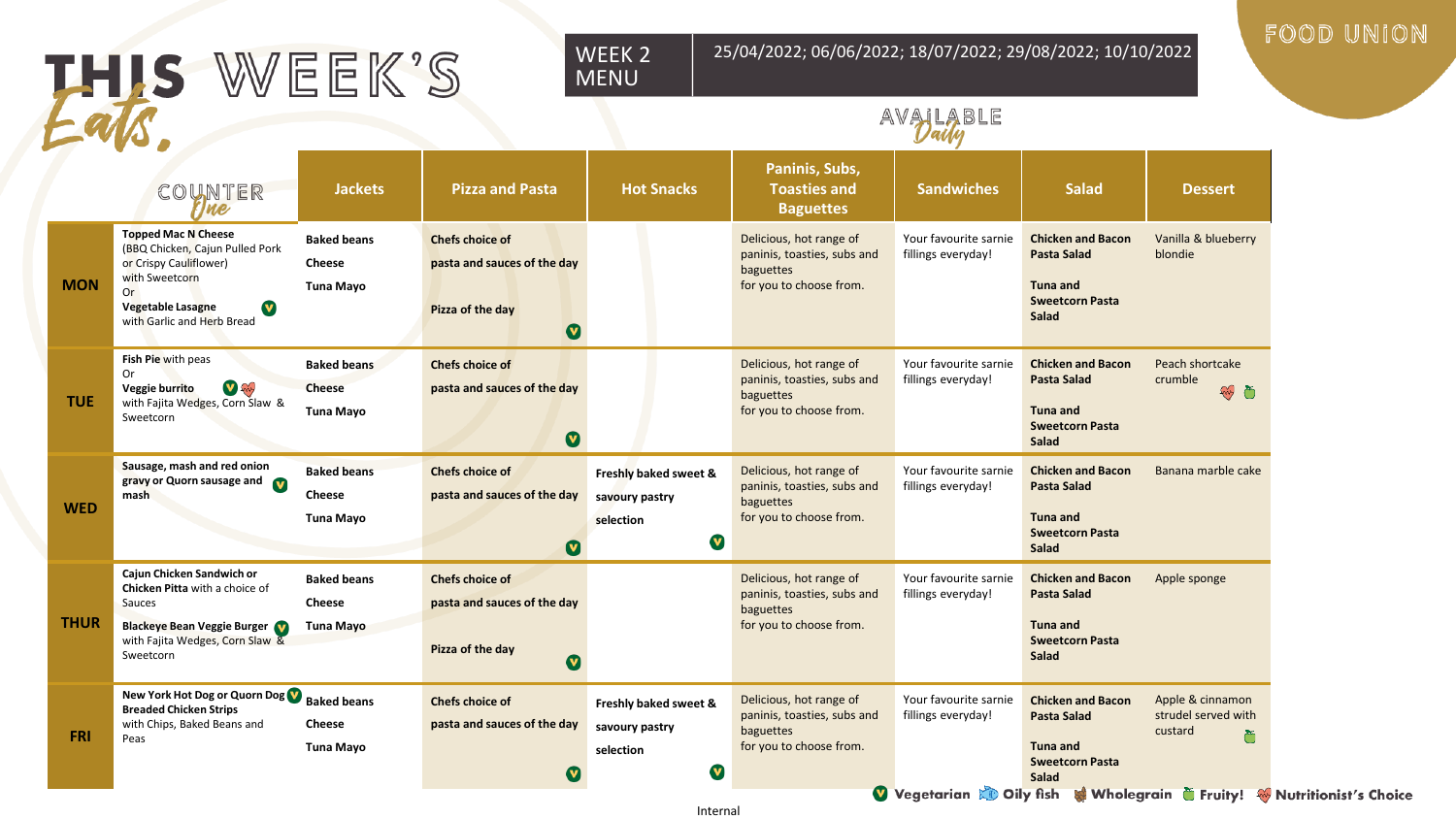| THIS WEEK'S |                                                                                                                                                                                                                                        | FOOD UNION                                              |                                                                                                    |                                                        |                                                                                                |                                                                                                                      |                                                                                                   |                                                         |  |
|-------------|----------------------------------------------------------------------------------------------------------------------------------------------------------------------------------------------------------------------------------------|---------------------------------------------------------|----------------------------------------------------------------------------------------------------|--------------------------------------------------------|------------------------------------------------------------------------------------------------|----------------------------------------------------------------------------------------------------------------------|---------------------------------------------------------------------------------------------------|---------------------------------------------------------|--|
|             | COUNTER<br>Une                                                                                                                                                                                                                         | <b>Jackets</b>                                          | <b>Pizza and Pasta</b>                                                                             | <b>Hot Snacks</b>                                      | Paninis, Subs,<br><b>Toasties and</b><br><b>Baguettes</b>                                      | AVAILABLE<br><b>Sandwiches</b>                                                                                       | <b>Salad</b>                                                                                      | <b>Dessert</b>                                          |  |
| <b>MON</b>  | <b>Topped Mac N Cheese</b><br>(Cajun Pulled Pork or Crispy<br>Cauliflower)<br>with wedges<br>0r<br>Vegetable pasta bake<br>V                                                                                                           | <b>Baked beans</b><br><b>Cheese</b><br>Tuna Mayo        | <b>Chefs choice of</b><br>pasta and sauces of the day<br>Pizza of the day<br>$\boldsymbol{\Omega}$ |                                                        | Delicious, hot range of<br>paninis, toasties, subs and<br>baguettes<br>for you to choose from. | Your favourite sarnie<br>fillings everyday!                                                                          | <b>Chicken and Bacon</b><br><b>Pasta Salad</b><br><b>Tuna and Sweetcorn</b><br><b>Pasta Salad</b> | Banana & berry<br>cobbler served with<br>custard<br>ේ ස |  |
| <b>TUE</b>  | Cajun Chicken Sandwich or<br>Chicken Pitta with a choice of<br>Sauces<br>0r<br><b>Incredible Burger V</b><br>with Chipotle Wedges, Corn Slaw<br>& Peas                                                                                 | <b>Baked beans</b><br><b>Cheese</b><br>Tuna Mayo        | <b>Chefs choice of</b><br>pasta and sauces of the day<br>$\bullet$                                 | Freshly baked sweet &<br>savoury pastry selection<br>V | Delicious, hot range of<br>paninis, toasties, subs and<br>baguettes<br>for you to choose from. | Your favourite sarnie<br>fillings everyday!                                                                          | <b>Chicken and Bacon</b><br><b>Pasta Salad</b><br><b>Tuna and Sweetcorn</b><br><b>Pasta Salad</b> | Chocolate brownie                                       |  |
| <b>WED</b>  | <b>Gammon</b> or<br><b>Cheesy Veg Pie</b><br>with Roast Potatoes, Carrots,<br>Cabbage and Gravy<br><b>Roast Gammon Yorkie Wrap</b>                                                                                                     | <b>Baked beans</b><br><b>Cheese</b><br>Tuna Mayo        | <b>Chefs choice of</b><br>pasta and sauces of the day<br>$\boldsymbol{\Omega}$<br>Pizza of the day |                                                        | Delicious, hot range of<br>paninis, toasties, subs and<br>baguettes<br>for you to choose from. | Your favourite sarnie<br>fillings everyday!                                                                          | <b>Chicken and Bacon</b><br><b>Pasta Salad</b><br><b>Tuna and Sweetcorn</b><br><b>Pasta Salad</b> | Peach slice                                             |  |
| <b>THUR</b> | Thai Red Chicken Curry or<br>Vegan Thai Green Vegetable Curry<br><b>V</b><br>and Wholegrain Rice<br>with Lime Spiced Sweetcorn                                                                                                         | <b>Baked beans</b><br>Cheese<br><b>Tuna Mayo</b>        | <b>Chefs choice of</b><br>pasta and sauces of the day<br>$\boldsymbol{\Omega}$                     | Freshly baked sweet &<br>savoury pastry selection<br>V | Delicious, hot range of<br>paninis, toasties, subs and<br>baguettes<br>for you to choose from. | Your favourite sarnie<br>fillings everyday!                                                                          | <b>Chicken and Bacon</b><br><b>Pasta Salad</b><br><b>Tuna and Sweetcorn</b><br><b>Pasta Salad</b> | Apple & blackberry<br>pie                               |  |
| <b>FRI</b>  | <b>Battered Fish or Breaded Chicken</b><br><b>Strips with Chips, Peas and Baked</b><br><b>Beans</b><br><b>Or</b><br><b>Spicy Vegetables and Bean</b><br>$\mathbf v$<br><b>Quesadilla</b> with Lime and<br>Coriander Rice and Corn Slaw | <b>Baked beans</b><br><b>Cheese</b><br><b>Tuna Mayo</b> | <b>Chefs choice of</b><br>pasta and sauces of the day<br>$\boldsymbol{\Omega}$                     |                                                        | Delicious, hot range of<br>paninis, toasties, subs and<br>baguettes<br>for you to choose from. | Your favourite sarnie<br>fillings everyday!<br>Vegetarian & Oily fish & Wholegrain & Fruity! W Nutritionist's Choice | <b>Chicken and Bacon</b><br><b>Pasta Salad</b><br><b>Tuna and Sweetcorn</b><br><b>Pasta Salad</b> | Lemon meringue<br>cake                                  |  |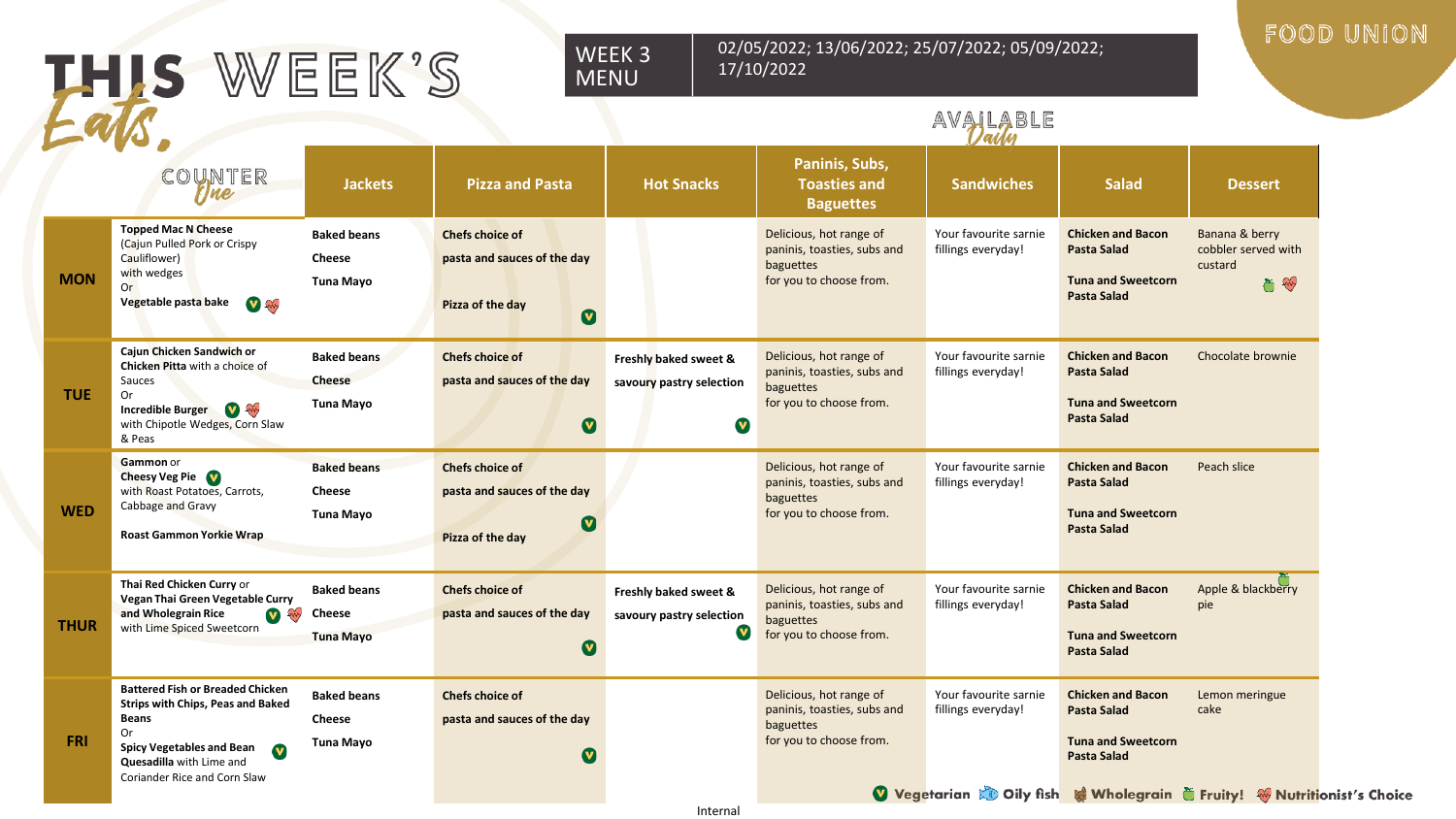|             | THIS WEEK'S                                                                                                                                                                                                | 09/05/2022; 20/06/2022; 01/08/2022; 12/09/2022; 24/10/2022<br>WEEK4<br><b>MENU</b><br>AVALABLE |                                                                                                    |                                                        |                                                                                                |                                             |                                                                                                   | FOOD UNION                                              |  |
|-------------|------------------------------------------------------------------------------------------------------------------------------------------------------------------------------------------------------------|------------------------------------------------------------------------------------------------|----------------------------------------------------------------------------------------------------|--------------------------------------------------------|------------------------------------------------------------------------------------------------|---------------------------------------------|---------------------------------------------------------------------------------------------------|---------------------------------------------------------|--|
|             | COUNTER<br>$\mathcal{V}$ ne                                                                                                                                                                                | <b>Jackets</b>                                                                                 | <b>Pizza and Pasta</b>                                                                             | <b>Hot Snacks</b>                                      | Paninis, Subs,<br><b>Toasties and</b><br><b>Baguettes</b>                                      | <b>Sandwiches</b>                           | <b>Salad</b>                                                                                      | <b>Dessert</b>                                          |  |
| <b>MON</b>  | <b>Battered Fish or Breaded</b><br>Chicken Strips with Chips, Peas<br>and Baked Beans<br>0r<br><b>Dirty Fries with Coleslaw</b><br>$\mathbf v$                                                             | <b>Baked beans</b><br>Cheese<br>Tuna Mayo                                                      | <b>Chefs choice of</b><br>pasta and sauces of the day<br>$\bullet$                                 | Freshly baked sweet &<br>savoury pastry selection<br>V | Delicious, hot range of<br>paninis, toasties, subs and<br>baguettes<br>for you to choose from. | Your favourite sarnie<br>fillings everyday! | <b>Chicken and Bacon</b><br><b>Pasta Salad</b><br><b>Tuna and Sweetcorn</b><br><b>Pasta Salad</b> | Apple & cinnamon<br>strudel served with<br>custard<br>Ŏ |  |
| <b>TUE</b>  | <b>Beef Lasagne</b><br>with Garlic and Herb Bread<br>and Peas<br>Mild sweet potato curry<br>V W<br>with rice                                                                                               | <b>Baked beans</b><br><b>Cheese</b><br><b>Tuna Mayo</b><br><b>Salmon Mayo</b>                  | <b>Chefs choice of</b><br>pasta and sauces of the day<br>Pizza of the day<br>$\boldsymbol{\Omega}$ |                                                        | Delicious, hot range of<br>paninis, toasties, subs and<br>baguettes<br>for you to choose from. | Your favourite sarnie<br>fillings everyday! | <b>Chicken and Bacon</b><br><b>Pasta Salad</b><br><b>Tuna and Sweetcorn</b><br><b>Pasta Salad</b> | Raspberry yoghurt<br>cake                               |  |
| <b>WED</b>  | <b>Spicy Chicken Pitta</b><br>with Chilli Sauce, Tomato Rice<br>and Crunchy Raw Slaw<br>or Feta and Beetroot Burger<br>$\bullet$<br>with Baked Garlic and Herb<br>Potato Wedges, Coleslaw and<br>Sweetcorn | <b>Baked beans</b><br><b>Cheese</b><br>Tuna Mayo                                               | <b>Chefs choice of</b><br>pasta and sauces of the day<br>$\boldsymbol{\Omega}$                     | Freshly baked sweet &<br>savoury pastry selection<br>V | Delicious, hot range of<br>paninis, toasties, subs and<br>baguettes<br>for you to choose from. | Your favourite sarnie<br>fillings everyday! | <b>Chicken and Bacon</b><br><b>Pasta Salad</b><br><b>Tuna and Sweetcorn</b><br><b>Pasta Salad</b> | Apple & blackberry<br>pie served with<br>custard<br>Õ   |  |
| <b>THUR</b> | <b>Roast Chicken breast</b><br>or Sweet potato & chickpea<br>roast<br>$\mathbf v$<br>with Roast Potatoes, Carrots,<br>Cabbage and Gravy<br><b>Roast Chicken Yorkie Wrap</b>                                | <b>Baked beans</b><br><b>Cheese</b><br><b>Tuna Mayo</b>                                        | <b>Chefs choice of</b><br>pasta and sauces of the day<br>Pizza of the day<br>$\mathbf v$           |                                                        | Delicious, hot range of<br>paninis, toasties, subs and<br>baguettes<br>for you to choose from. | Your favourite sarnie<br>fillings everyday! | <b>Chicken and Bacon</b><br><b>Pasta Salad</b><br><b>Tuna and Sweetcorn</b><br><b>Pasta Salad</b> | Fruit slice<br>5                                        |  |
| <b>FRI</b>  | Chicken Tikka Masala<br>$\mathbf v$<br>or Yellow Vegetable Curry<br>with Wholegrain Rice and<br>Sweetcorn                                                                                                  | <b>Baked beans</b><br><b>Cheese</b><br>Tuna Mayo                                               | <b>Chefs choice of</b><br>pasta and sauces of the day<br>(V                                        |                                                        | Delicious, hot range of<br>paninis, toasties, subs and<br>baguettes<br>for you to choose from. | Your favourite sarnie<br>fillings everyday! | <b>Chicken and Bacon</b><br><b>Pasta Salad</b><br><b>Tuna and Sweetcorn</b><br><b>Pasta Salad</b> | Lemon drizzle cake                                      |  |

Vegetarian & Oily fish & Wholegrain Truity! Whutritionist's Choice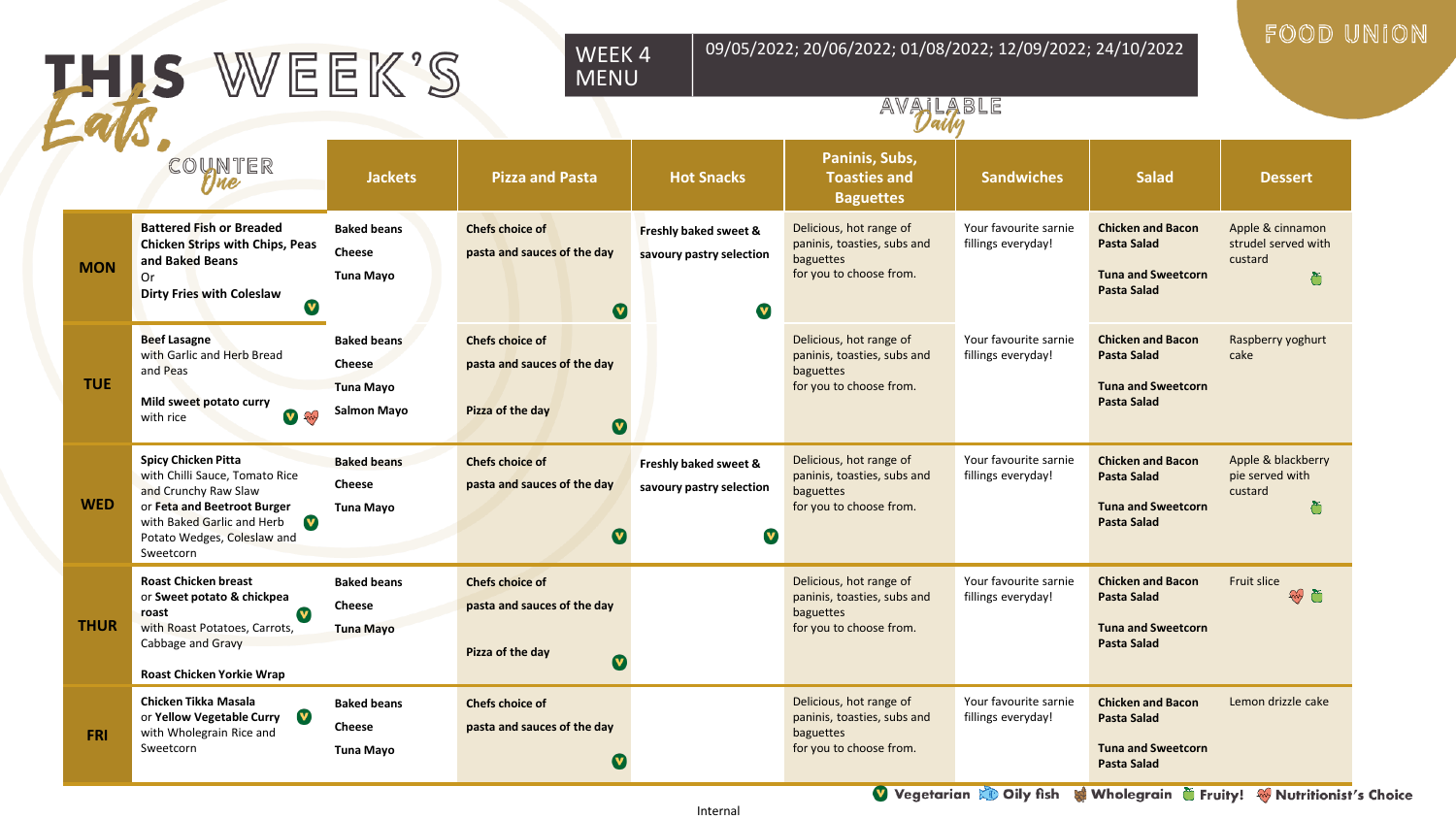# THIS WEEK'S

#### WEEK 5 MENU

16/05/2022 27/06/2022 08/08/2022 19/09/2022

#### FOOD UNION

### AVAILABLE

|             | COUNTER<br>Tne                                                                                                                                                     | <b>Jackets</b>                                          | <b>Pizza and Pasta</b>                                                                             | <b>Hot Snacks</b>                                                   | Paninis, Subs,<br><b>Toasties and</b><br><b>Baguettes</b>                                      | <b>Sandwiches</b>                           | <b>Salad</b>                                                                                         | <b>Dessert</b>                                                    |
|-------------|--------------------------------------------------------------------------------------------------------------------------------------------------------------------|---------------------------------------------------------|----------------------------------------------------------------------------------------------------|---------------------------------------------------------------------|------------------------------------------------------------------------------------------------|---------------------------------------------|------------------------------------------------------------------------------------------------------|-------------------------------------------------------------------|
| <b>MON</b>  | New York Hot Dog or Quorn Dog<br><b>Breaded Chicken Strips</b><br>with Chips, Baked Beans and<br>Peas                                                              | <b>Baked beans</b><br><b>Cheese</b><br>Tuna Mayo        | <b>Chefs choice of</b><br>pasta and sauces of the day                                              |                                                                     | Delicious, hot range of<br>paninis, toasties, subs and<br>baguettes<br>for you to choose from. | Your favourite sarnie<br>fillings everyday! | <b>Chicken and Bacon</b><br>Pasta Salad<br>Tuna and<br><b>Sweetcorn Pasta</b><br>Salad               | Banana marble cake                                                |
| <b>TUE</b>  | <b>Topped Mac N Cheese</b><br>(BBQ Chicken, Cajun Pulled Pork<br>or Crispy Cauliflower)<br>with Sweetcorn<br>Or<br>Vegetable Lasagne<br>with Garlic and Herb Bread | <b>Baked beans</b><br><b>Cheese</b><br>Tuna Mayo        | <b>Chefs choice of</b><br>pasta and sauces of the day<br>Pizza of the day<br>$\boldsymbol{\Omega}$ |                                                                     | Delicious, hot range of<br>paninis, toasties, subs and<br>baguettes<br>for you to choose from. | Your favourite sarnie<br>fillings everyday! | <b>Chicken and Bacon</b><br><b>Pasta Salad</b><br>Tuna and<br><b>Sweetcorn Pasta</b><br>Salad        | Apple sponge                                                      |
| <b>WED</b>  | Fish Pie with peas<br>Or.<br>Veggie burrito<br>with Fajita Wedges, Corn Slaw &<br>Sweetcorn                                                                        | <b>Baked beans</b><br>Cheese<br><b>Tuna Mayo</b>        | <b>Chefs choice of</b><br>pasta and sauces of the day<br>$\boldsymbol{\nabla}$                     | Freshly baked sweet &<br>savoury pastry<br>selection<br>V           | Delicious, hot range of<br>paninis, toasties, subs and<br>baguettes<br>for you to choose from. | Your favourite sarnie<br>fillings everyday! | <b>Chicken and Bacon</b><br><b>Pasta Salad</b><br><b>Tuna and</b><br><b>Sweetcorn Pasta</b><br>Salad | Apple & cinnamon<br>strudel served with<br>custard                |
| <b>THUR</b> | Sausage, mash and red onion<br>gravy or Quorn sausage and <b>and</b><br>mash                                                                                       | <b>Baked beans</b><br><b>Cheese</b><br><b>Tuna Mayo</b> | <b>Chefs choice of</b><br>pasta and sauces of the day<br>Pizza of the day<br>$\boldsymbol{\Omega}$ |                                                                     | Delicious, hot range of<br>paninis, toasties, subs and<br>baguettes<br>for you to choose from. | Your favourite sarnie<br>fillings everyday! | <b>Chicken and Bacon</b><br><b>Pasta Salad</b><br><b>Tuna and</b><br><b>Sweetcorn Pasta</b><br>Salad | Vanilla & blueberry<br>blondie                                    |
| <b>FRI</b>  | Cajun Chicken Sandwich or<br>Chicken Pitta with a choice of<br>Sauces<br><b>Blackeye Bean Veggie Burger</b><br>with Fajita Wedges, Corn Slaw &<br>Sweetcorn        | <b>Baked beans</b><br><b>Cheese</b><br><b>Tuna Mayo</b> | <b>Chefs choice of</b><br>pasta and sauces of the day                                              | Freshly baked sweet &<br>savoury pastry<br>selection<br>$\mathbf v$ | Delicious, hot range of<br>paninis, toasties, subs and<br>baguettes<br>for you to choose from. | Your favourite sarnie<br>fillings everyday! | <b>Chicken and Bacon</b><br><b>Pasta Salad</b><br>Tuna and<br><b>Sweetcorn Pasta</b><br>Salad        | Peach shortcake<br>crumble served with<br>$\mathbb{R}$<br>custard |

Vegetarian & Oily fish & Wholegrain G Fruity! Whutritionist's Choice